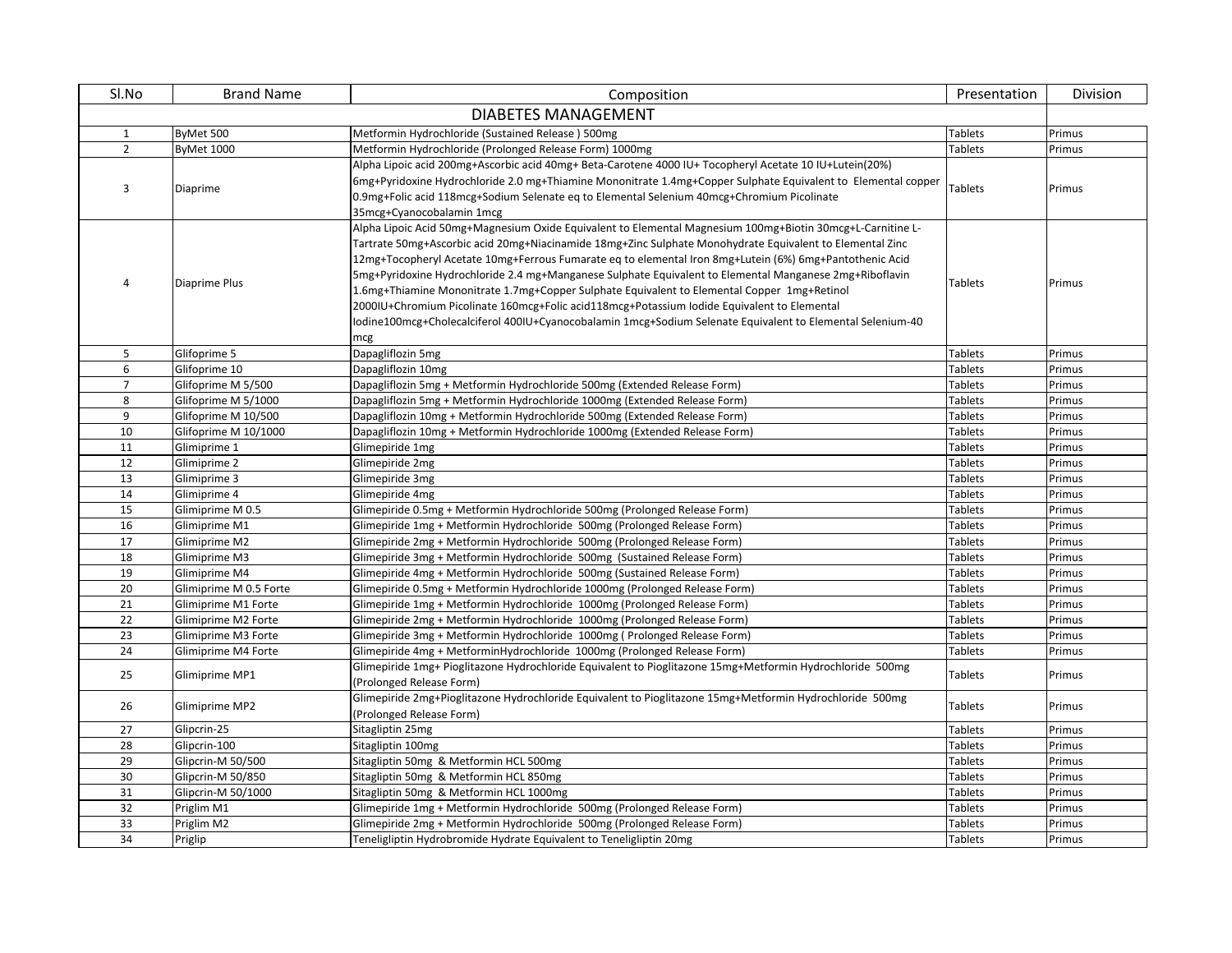| 35                                  | Priglip M 20/500            | Teneligliptin Hydrobromide Hydrate Equivalent to Teneligliptin 20mg + Metformin Hydrochloride(as Sustained Release)<br>500 <sub>mg</sub>                                                                                                                                                                                         | Tablets        | Primus |
|-------------------------------------|-----------------------------|----------------------------------------------------------------------------------------------------------------------------------------------------------------------------------------------------------------------------------------------------------------------------------------------------------------------------------|----------------|--------|
| 36                                  | Priglip M 20/1000           | Teneligliptin Hydrobromide Hydrate Equivalent to Teneligliptin 20mg + Metformin Hydrochloride(as Extended Release)<br>1000mg                                                                                                                                                                                                     | Tablets        | Primus |
| 37                                  | Prizide MR 60               | Gliclazide 60mg Modified Release Tablets                                                                                                                                                                                                                                                                                         | <b>Tablets</b> | Primus |
| 38                                  | Prizide M40                 | Gliclazide 40mg + Metformin Hydrochloride 500mg (Prolonged Release Form)                                                                                                                                                                                                                                                         | <b>Tablets</b> | Primus |
| 39                                  | Prizide M80                 | Gliclazide 80mg + Metformin Hydrochloride 500mg (as Prolonged Release Form)                                                                                                                                                                                                                                                      | <b>Tablets</b> | Primus |
| 40                                  | Prizide M80 Forte           | Gliclazide 80mg + Metformin Hydrochloride 1000mg (Sustained Release Form)                                                                                                                                                                                                                                                        | <b>Tablets</b> | Primus |
| 41                                  | Prizide MV 40.2             | Gliclazide 40mg +Metformin Hydrochloride 500mg+Voglibose 0.2mg                                                                                                                                                                                                                                                                   | <b>Tablets</b> | Primus |
| 42                                  | Prizide MV 80.2             | Gliclazide 80mg +Metformin Hydrochloride 500mg+Voglibose 0.2mg                                                                                                                                                                                                                                                                   | <b>Tablets</b> | Primus |
| 43                                  | Prizide MP 30               | Gliclazide 30mg (as Extended Release form) +Pioglitazone 15mg + Metformin Hydrochloride 500mg (as Sustained<br>Release Form                                                                                                                                                                                                      | <b>Tablets</b> | Primus |
| 44                                  | Prizide MP 60               | Gliclazide 60mg (as Extended Release form) +Pioglitazone 15mg + Metformin Hydrochloride 500mg (as Sustained<br>Release Form                                                                                                                                                                                                      | <b>Tablets</b> | Primus |
| 45                                  | Vildaprime 50               | Vildagliptin 50mg                                                                                                                                                                                                                                                                                                                | <b>Tablets</b> | Primus |
| 46                                  | Vildaprime 100 SR           | Vildagliptin 100mg (Sustained Release Form)                                                                                                                                                                                                                                                                                      | <b>Tablets</b> | Primus |
| 47                                  | Vildaprime M50/500          | Vildagliptin 50mg + Metformin Hydrochloride 500mg                                                                                                                                                                                                                                                                                | <b>Tablets</b> | Primus |
| 48                                  | Vildaprime M50/850          | Vildagliptin 50mg + Metformin Hydrochloride 850mg                                                                                                                                                                                                                                                                                | <b>Tablets</b> | Primus |
| 49                                  | Vildaprime M50/1000         | Vildagliptin 50mg + Metformin Hydrochloride 1000mg                                                                                                                                                                                                                                                                               | Tablets        | Primus |
| 50                                  | Vildaprime-D 5/100          | Dapagliflozin 5mg+ Vildagliptin 100mg (SR)                                                                                                                                                                                                                                                                                       | Tablets        | Primus |
| 51                                  | Vildaprime-D 10/100         | Dapagliflozin 10mg+ Vildagliptin 100mg (SR)                                                                                                                                                                                                                                                                                      | Tablets        | Primus |
| 52                                  | Voglow 0.2                  | Voglibose 0.2mg                                                                                                                                                                                                                                                                                                                  | <b>Tablets</b> | Primus |
| 53                                  | Voglow 0.3                  | Voglibose 0.3mg                                                                                                                                                                                                                                                                                                                  | <b>Tablets</b> | Primus |
| 54                                  | Voglow M 0.2                | Voglibose 0.2mg+Metformin Hydrochloride 500mg (Prolonged Release Form)                                                                                                                                                                                                                                                           | <b>Tablets</b> | Primus |
| 55                                  | Voglow M 0.3                | Voglibose 0.3mg+Metformin Hydrochloride 500mg (Prolonged Release Form)                                                                                                                                                                                                                                                           | <b>Tablets</b> | Primus |
| 56                                  | Voglow GM1                  | Voglibose 0.2mg+Glimepiride 1mg + Metformin Hydrochloride 500mg (Prolonged Release Form)                                                                                                                                                                                                                                         | <b>Tablets</b> | Primus |
| 57                                  | Voglow GM2                  | Voglibose 0.2mg+Glimepiride 2mg + Metformin Hydrochloride 500mg (Prolonged Release Form)                                                                                                                                                                                                                                         | Tablets        | Primus |
| 58                                  | Voglow GM1 Forte            | Voglibose 0.2mg+Glimepiride 1mg+Metformin Hydrochloride 1000mg (Sustained Release Form)                                                                                                                                                                                                                                          | <b>Tablets</b> | Primus |
| 59                                  | Voglow GM2 Forte            | Voglibose 0.2mg+Glimepiride 2mg+Metformin Hydrochloride 1000mg (Sustained Release Form)                                                                                                                                                                                                                                          | <b>Tablets</b> | Primus |
| 60                                  | Voglow 0.3 GM1              | Voglibose0.3mg+Glimepiride 1mg+Metformin Hydrochloride(Sustained Release Form)500mg                                                                                                                                                                                                                                              | <b>Tablets</b> | Primus |
| 61                                  | Voglow 0.3 GM2              | Voglibose 0.3mg+Glimepiride 2mg +Metformin Hydrochloride(Sustained Release Form) 500mg                                                                                                                                                                                                                                           | <b>Tablets</b> | Primus |
| 62                                  | Voglow 0.3 GM3              | Voglibose 0.3mg+Glimepiride 3mg+Metformin Hydrochloride(Sustained Release Form) 500mg                                                                                                                                                                                                                                            | <b>Tablets</b> | Primus |
| 63                                  | Fulfill D(Cardamom Flavour) | Diabetic Protein Supplement                                                                                                                                                                                                                                                                                                      | Tin            | Primus |
| 64                                  | Fulfill D(vanilla Flavour)  | Diabetic Protein Supplement                                                                                                                                                                                                                                                                                                      | Tin            | Primus |
|                                     |                             | DIABETES & FOOTCARE MANAGEMENT                                                                                                                                                                                                                                                                                                   |                |        |
| $\mathbf{1}$                        | Getryl Foot Cream           | Allantoin 0.2%w/w+Dimethicone 1%+Urea 10.0+Liquid Paraffin 9.0%+Glycerin 5.0%+Kokum Butter 5.0%+Propylene<br>Glycol 5.0%+Cetostearyl Alcohol 6.33%+Cetomacrogol 1000 2.5%+Glyceryl Monostearate 1%+Stearyl Alcohol<br>3%+Sodium Lauryl Sulphate 1%+Methylparaben 0.1%+Propylparaben 0.05%+Perfume 0.1%+Purified Water QS to 100% | Tube           | Primus |
| $\overline{2}$                      | Gabawell Gel                | Gabapentin IP 6.00%w/w +Lidocaine Hydrochloride IP 5.00%w/w + Baclofen IP 2.00%w/w+ Methylparaben IP<br>0.10%w/w+ Propylparaben IP 0.05%w/w +Gel Base q.s                                                                                                                                                                        | Gel            | Primus |
| DIABETES & SEXUAL HEALTH MANAGEMENT |                             |                                                                                                                                                                                                                                                                                                                                  |                |        |
| $\mathbf{1}$                        | Longhold                    | Tadalafil 10mg + Dapoxetine HCL 30mg                                                                                                                                                                                                                                                                                             | Tablets        | Primus |
| $\overline{2}$                      | Longhold-T5                 | Tadalfil 5mg                                                                                                                                                                                                                                                                                                                     | <b>Tablets</b> | Primus |
| 3                                   | Longhold-T10                | Tadalfil 10mg                                                                                                                                                                                                                                                                                                                    | <b>Tablets</b> | Primus |
|                                     |                             | DIABETES & LIVER HEALTH MANAGEMENT                                                                                                                                                                                                                                                                                               |                |        |
|                                     |                             |                                                                                                                                                                                                                                                                                                                                  |                |        |
| $\mathbf{1}$                        | Ursopack-300                | Ursodeoxycholic Acid 300mg                                                                                                                                                                                                                                                                                                       | <b>Tablets</b> | Primus |
| <b>HYPERTENSION MANAGEMENT</b>      |                             |                                                                                                                                                                                                                                                                                                                                  |                |        |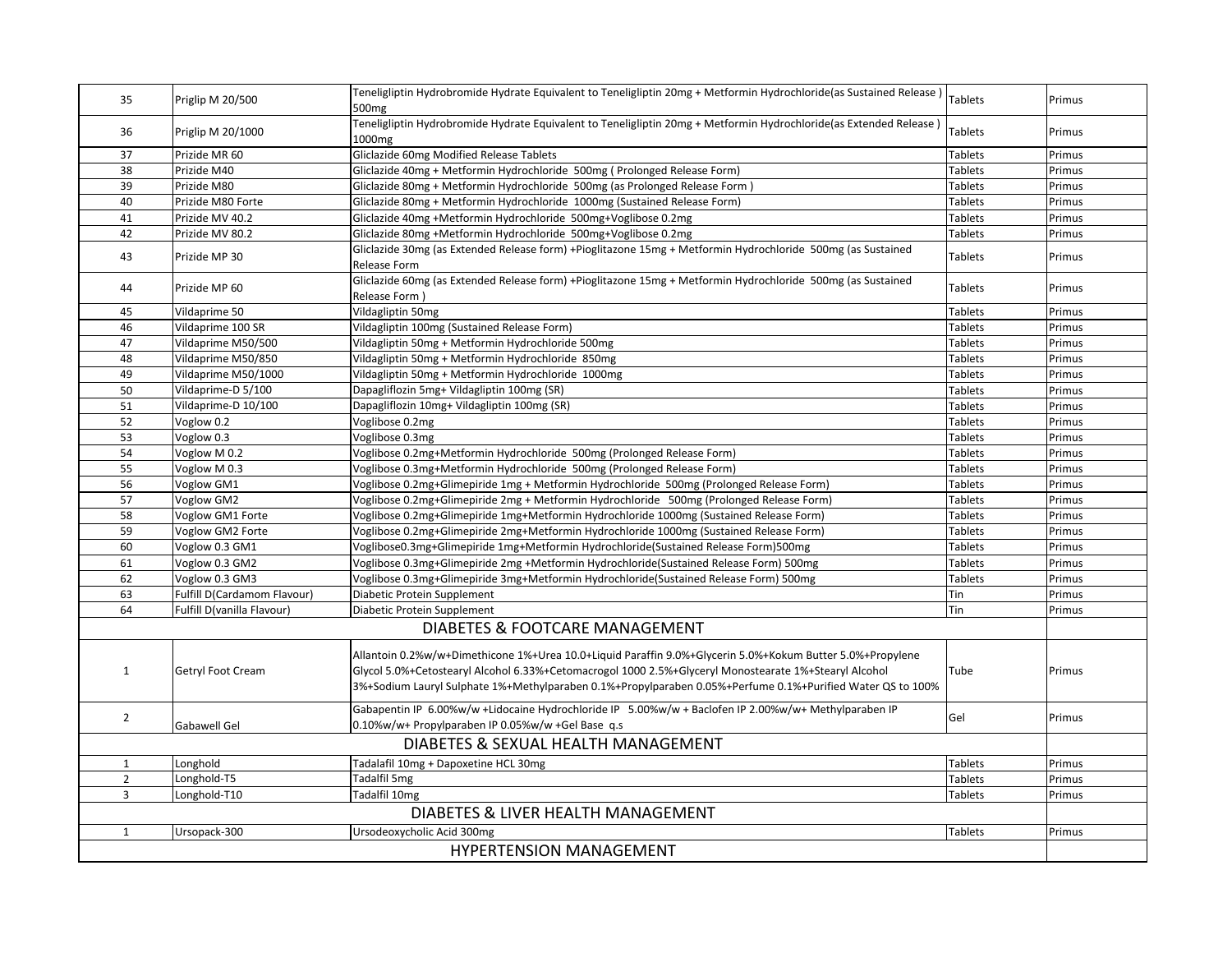| $\mathbf{1}$             | Olmeflex 20           | Olmesartan Medoxomil 20mg                                                                                                                                                    | <b>Tablets</b> | Primus |
|--------------------------|-----------------------|------------------------------------------------------------------------------------------------------------------------------------------------------------------------------|----------------|--------|
| $\overline{2}$           | Olmeflex 20H          | Olmesartan Medoxomil 20mg + Hydrochlorothiazide 12.5mg                                                                                                                       | <b>Tablets</b> | Primus |
| 3                        | Olmeflex 40           | Olmesartan Medoxomil 40mg                                                                                                                                                    | Tablets        | Primus |
| 4                        | Olmeflex 40H          | Olmesartan Medoxomil 40mg + Hydrochlorothiazide 12.5mg                                                                                                                       | <b>Tablets</b> | Primus |
| 5                        | Telmiprime 20         | Telmisartan 20mg                                                                                                                                                             | Tablets        | Primus |
| 6                        | Telmiprime 40         | Telmisartan 40mg                                                                                                                                                             | <b>Tablets</b> | Primus |
| $\overline{7}$           | Telmiprime H          | Telmisartan 40mg + Hydrochlorothiazide 12.5mg                                                                                                                                | Tablets        | Primus |
| 8                        | Telmiprime 80H        | Telmisartan 80mg + Hydrochlorothiazide 12.5mg                                                                                                                                | <b>Tablets</b> | Primus |
| 9                        | Telmiprime CH         | Telmisartan 40mg + Chlorthalidone 12.5mg                                                                                                                                     | Tablets        | Primus |
| 10                       | Telmiprime AM         | Telmisartan 40mg + Amlodipine Besylate equivalent to Amlodipine 5mg                                                                                                          | Tablets        | Primus |
| 11                       | Telmiprime Beta 25    | Telmisartan 40mg+Metoprolol Succinate 23.75mg Eq to Metoprolol Tartrate 25mg (Extended Release Form)                                                                         | <b>Tablets</b> | Primus |
| 12                       | Telmiprime Beta 50    | Telmisartan 40mg+Metoprolol Succinate 47.5mg Eq to Metoprolol Tartrate 50mg(Extended Release Form)                                                                           | Tablets        | Primus |
| 13                       | Telmiprime MC 25      | Telmisartan 40mg +Metoprolol Succinate 23.75mg Eq to Metoprolol Tartrate 25mg(Extended Release Form)+Cilnidipine<br>10mg                                                     | Tablets        | Primus |
| 14                       | Telmiprime MC 50      | Telmisartan 40mg +Metoprolol Succinate 47.5mg Eq to Metoprolol Tartrate 50mg (Extended Release Form)+Cilnidipine<br>10mg                                                     | Tablets        | Primus |
| 15                       | Telmiprime TRIO       | Telmisartan 40mg + Hydrochlorothaizide 12.5mg+Amlodipine Besylate equivalent to Amlodipine 5mg                                                                               | <b>Tablets</b> | Primus |
| 16                       | Telmiprime-CC 10/6.25 | Telmisartan 40mg + Cilinidipine 10mg + Chlorithalidione 6.25 mg                                                                                                              | <b>Tablets</b> | Primus |
| 17                       | Translol XL 25        | Metoprolol Succinate 23.75mg Eq to Metoprolol Tartrate 25mg (Prolonged Release Form)                                                                                         | Tablets        | Primus |
| 18                       | Translol XL 50        | Metoprolol Succinate 47.5mg Eq to Metoprolol Tartrate 50mg (Prolonged Release Form)                                                                                          | Tablets        | Primus |
| 19                       | Translol XL AM        | Metoprolol Succinate 47.5mg Eq to Metoprolol Tartrate 50mg (Prolonged Release Form)+Amlodipine Besylate<br>equivalent to Amlodipine 5mg                                      | Tablets        | Primus |
| 20                       | Franslol CL 25        | Metoprolol Succinate 23.75mg Eq to Metoprolol Tartrate 25mg(Prolonged Release Form)+Cilnidipine 10 mg                                                                        | Tablets        | Primus |
| 21                       | Translol CL 50        | Metoprolol Succinate 47.5mg Eq to Metoprolol Tartrate 50mg (Prolonged Release Form)+Cilnidipine 10 mg                                                                        | Tablets        | Primus |
| LIPID MANAGEMENT         |                       |                                                                                                                                                                              |                |        |
| $\mathbf{1}$             | Pritorva 10           | Atorvastatin Calcium Equivalent to Atorvastatin 10mg                                                                                                                         | <b>Tablets</b> | Primus |
| $\overline{2}$           | Pritorva 20           | Atorvastatin Calcium Equivalent to Atorvastatin 20mg                                                                                                                         | <b>Tablets</b> | Primus |
| 3                        | Pritorva 40           | Atorvastatin Calcium Equivalent to Atorvastatin 40mg                                                                                                                         | <b>Tablets</b> | Primus |
| 6                        | Pritorva F            | Atorvastatin Calcium Equivalent to Atorvastatin 10mg + Fenofibrate 160mg                                                                                                     | <b>Tablets</b> | Primus |
| 4                        | Pritorva CV10         | Atorvastatin Calcium Equivalent to Atorvastatin 10mg + Clopidogrel Bisulphate Eq to Clopidogrel (As Pellets) 75mg                                                            | Capsules       | Primus |
| 5                        | Pritorva CV20         | Atorvastatin Calcium Equivalent to Atorvastatin (As Pellets) 20mg + Clopidogrel Bisulphate Eq to Clopidogrel (As<br>Pellets) 75mg                                            | Capsules       | Primus |
| $\overline{7}$           | Rozstyl 10            | Rosuvastatin Calcium Equivalent to Rosuvastatin 10mg                                                                                                                         | <b>Tablets</b> | Primus |
| 8                        | Rozstyl 20            | Rosuvastatin Calcium Equivalent to Rosuvastatin 20mg                                                                                                                         | <b>Tablets</b> | Primus |
| 9                        | Rozstyl F             | Rosuvastatin calcium Equivalent to Rosuvastatin 10mg + Fenofibrate 145mg Micronized                                                                                          | <b>Tablets</b> | Primus |
| 10                       | Rozstyl Gold 10       | Rosuvastatin Calcium Equivalent to Rosuvastatin (As Pellets) 10mg + Aspirin 75mg (as enteric coated pellets) +<br>Clopidogrel Bisulpjate Eq to Clopidogrel 75mg (as pellets) | Capsules       | Primus |
| 11                       | Rozstyl Gold 20       | Rosuvastatin Calcium Equivalent to Rosuvastatin (As Pellets) 20mg + Aspirin 75mg (as enteric coated pellets) +<br>Clopidogrel Bisulpjate Eq to Clopidogrel 75mg (as pellets) | Capsules       | Primus |
| <b>NEPHRO MANAGEMENT</b> |                       |                                                                                                                                                                              |                |        |
| $\mathbf{1}$             | NEPHROHEAL            | Taurine USP 500mg + Acetyl Cysteine USP 150mg                                                                                                                                | <b>Tablets</b> | Primus |
| NEURO MANAGEMENT         |                       |                                                                                                                                                                              |                |        |
| 1                        | Neuroprime PG         | Pregabalin 75mg + Methylcobalamin 750 mcg                                                                                                                                    | Capsules       | Primus |
| $\overline{2}$           | Neuroprime NT         | Pregabalin 75mg + Nortriptyline Hydrochloride Equivalent to Nortriptyline 10mg                                                                                               | <b>Tablets</b> | Primus |
|                          |                       |                                                                                                                                                                              |                |        |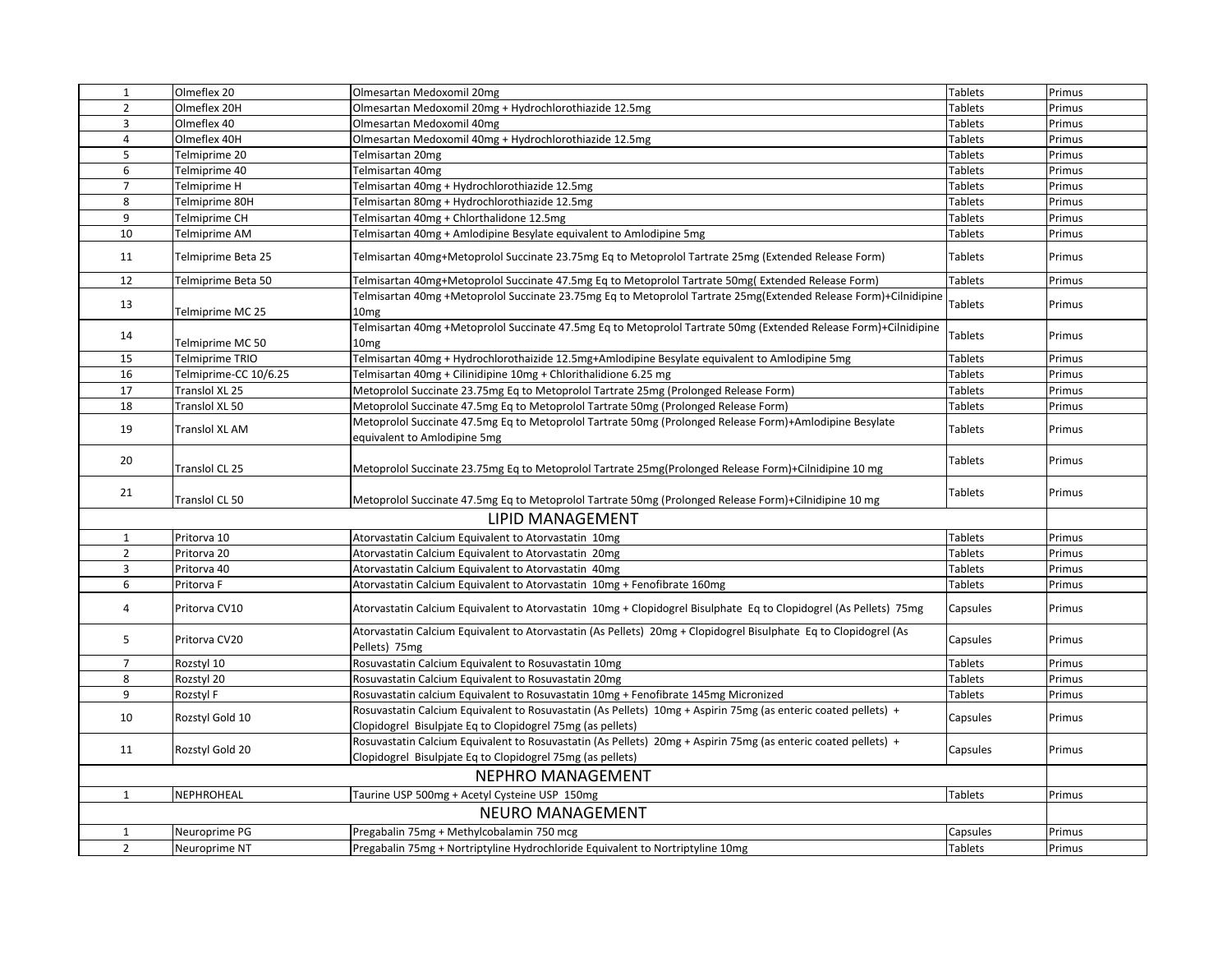| 3              | Neuroprime Plus                | Methylcobalamin1500mcg+Alpha Lipoic Acid 100mg+Benfotiamine150mg+Inositol 150mg + Chromium (as Chromium            | Soft Gel Capsules | Primus |
|----------------|--------------------------------|--------------------------------------------------------------------------------------------------------------------|-------------------|--------|
|                |                                | picolinate) 200mcg                                                                                                 |                   |        |
| 4              | Neuroprime Gold Injection-1 ML | Mecobalamin 1500mcg + Folic Acid 0.7mg + Niacinamide 12mg                                                          | Injection         | Primus |
| 5              | Gabawell 100                   | Gabapentin 100mg                                                                                                   | Tablets           | Primus |
| 6              | Gabawell 300                   | Gabapentin 300mg                                                                                                   | <b>Tablets</b>    | Primus |
| $\overline{7}$ | Gabawell NT                    | Gabapentin 400mg +Nortriptyline Hydrochloride Equivalent to Nortriptylline 10mg                                    | <b>Tablets</b>    | Primus |
| 8              | <b>Transnerv PG</b>            | Pregabalin (Sustained Release Form) 75mg+ Methylcobalamin 750mcg                                                   | <b>Tablets</b>    | Primus |
| 9              | Xeldin                         | Duloxetine Hydrochloride Equivalent to Duloxetine 20mg Gastro Resistant                                            | <b>Tablets</b>    | Primus |
|                |                                | <b>METABOLIC &amp; HORMONE MANAGEMENT</b>                                                                          |                   |        |
|                |                                | Acetyl L-Carnitine 100mg + Co-Enzyme Q10 150mg + Omega 3 Fatty ACid 100mg + L-Arginine 300mg + Lycopene            |                   |        |
|                |                                | 5000mcg + Zinc Sulphate Monohydrate Equivalent to Elemental Zinc 12mg + Pyridoxine Hydrochloride 2.4 mg +          |                   |        |
| $\mathbf{1}$   | Absotrend Q10                  | Piperine 5mg + Folic Acid 118 mcg + Vitamin B12 1 mcg + Alpha Lipoic Acid 100mg + Tocopheryl Acetate 15 IU         | <b>Tablets</b>    | Primus |
|                |                                | +Astaxanthin 4 mg + Chromium Picolinate 160 mcg+Sodium Selenate Equivalent to Elemental Selenium 40 mcg+           |                   |        |
|                |                                | Cholecalciferol 400 IU.                                                                                            |                   |        |
| $\overline{2}$ | Bfill 10                       | <b>Biotin 10mg Tablets</b>                                                                                         | <b>Tablets</b>    | Primus |
| 3              | D3 More sachets                | Cholecalciferol 60000 IU                                                                                           | Sachets           | Primus |
| $\overline{4}$ | D3 More 2K                     | Cholecalciferol (as Stabilised Form) 2000 IU Chewable                                                              | <b>Tablets</b>    | Primus |
| 5              | D3 More 60K                    | Cholecalciferol 60000 IU Chewable                                                                                  | Chewable Tablets  | Primus |
| 6              |                                | D3 More (Vitamin D3 Oral Solution) Each 5ml contains Cholecalciferol I.P 60,000 IU in Nano Droplet form-Sugar free | <b>Bottle</b>     | Primus |
| $\overline{7}$ | I Shape 60                     | Orlistat 60mg                                                                                                      | Capsules          | Primus |
| 8              | I Shape 120                    | Orlistat 120mg                                                                                                     | Capsules          | Primus |
| 9              | Thyrorich 12.5                 | Thyroxine Sodium 12.5 mcg                                                                                          | <b>Tablets</b>    | Primus |
| 10             | Thyrorich 25                   | Thyroxine Sodium 25 mcg                                                                                            | <b>Tablets</b>    | Primus |
| 11             | Thyrorich 50                   | Thyroxine Sodium 50 mcg                                                                                            | <b>Tablets</b>    | Primus |
| 12             | Thyrorich 75                   | Thyroxine Sodium 75 mcg                                                                                            | Tablets           | Primus |
| 13             | Thyrorich 88                   | Thyroxine Sodium 88 mcg                                                                                            | <b>Tablets</b>    | Primus |
| 14             | Thyrorich 100                  | Thyroxine Sodium 100 mcg                                                                                           | <b>Tablets</b>    | Primus |
| 15             | Thyrorich 125                  | Thyroxine Sodium 125 mcg                                                                                           | <b>Tablets</b>    | Primus |
| 16             | Thyrorich 150                  | Thyroxine Sodium 150 mcg                                                                                           | <b>Tablets</b>    | Primus |
| 17             | Thyrorich 200                  | Thyroxine Sodium 200 mcg                                                                                           | <b>Tablets</b>    | Primus |
|                |                                | L-Tyrosine 250mg + Ferrous Fumarate Equivalent to elemental Iron 18mg +Zinc Sulphate Monohydrate Equivalent to     |                   |        |
|                |                                | Elemental Zinc 12mg + Pyridoxine Hydrochloride 2.4mg + Folic Acid 118mcg +Copper Sulphate Equivalent to Elemental  | Tablets           | Primus |
| 18             | Thyrorich Plus                 | Copper 0.7mg +Sodium Selenate Equivalent to Elemental Selenium 40mcg +Potassium Iodide equivalent to Elemental     |                   |        |
|                |                                | Iodine 100mcg + Chromium Picolinate 50mcg                                                                          |                   |        |
|                |                                | <b>GENERAL MANAGEMENT</b>                                                                                          |                   |        |
| $\mathbf{1}$   | Cefpoprime 200                 | Cefpodoxime Proxetil Equivalent to Cefpodoxime 200mg                                                               | <b>Tablets</b>    | Primus |
| $\overline{2}$ | Cefpoprime CV                  | Cefpodoxime Proxetil 200mg +Potassium Clavulanate Eq to Clavulanic acid 125mg                                      | Tablets           | Primus |
| 3              | Calciflex D                    | Calcium Citrate 1000mg + Magnesium Hydroxide Eq to Elemental Magnesium 100mg + Zinc Sulphate Monohydrate Eq        | Tablets           | Primus |
|                |                                | to Elemental Zinc 4mg + Cholecalciferol 400 IU                                                                     |                   |        |
| $\overline{4}$ | Calciflex OS                   | Calcium Carbonate 1250mg Eq to elemental Calcium 500mg + Cholecalciferol (as Stabilized) 1000IU                    | <b>Tablets</b>    | Primus |
| 5              | Calciflex XT                   | Calcium Carbonate 500mg + Calcitriol 0.25mcg+ Cyanocobalamin 1mcg+ Folic acid 118mcg                               | <b>Tablets</b>    | Primus |
| 6              | Fermus XT                      | Ferrous Ascorbate Eq Elemental Iron 100mg + Folic Acid 1.5mg                                                       | <b>Tablets</b>    | Primus |
| $\overline{7}$ | Immunerich-CZ                  | Ascorbic Acid (As Coated) 500mg+Zinc Sulphate Monohydrate 150mg                                                    |                   |        |
| 8              | Linwell                        | Linezolid 600mg                                                                                                    | <b>Tablets</b>    | Primus |
| 9              | Lungease                       | Acebrophylline 100mg + Acetylcysteine 600mg                                                                        | Tablets           | Primus |
| 10             | P Pan                          | Pantoprazole Sodium Eq to Pantoprazole 40mg                                                                        | Tablets           | Primus |
| 11             | P Pan DSR                      | Pantoprazole 40mg(Gastro Resistant Pellets) +Domepridone 30mg (Sustained Release Pellets)                          | Capsules          | Primus |
| 12             | Prifen                         | Aceclofenac 100mg + Paracetamol 325 mg                                                                             | <b>Tablets</b>    | Primus |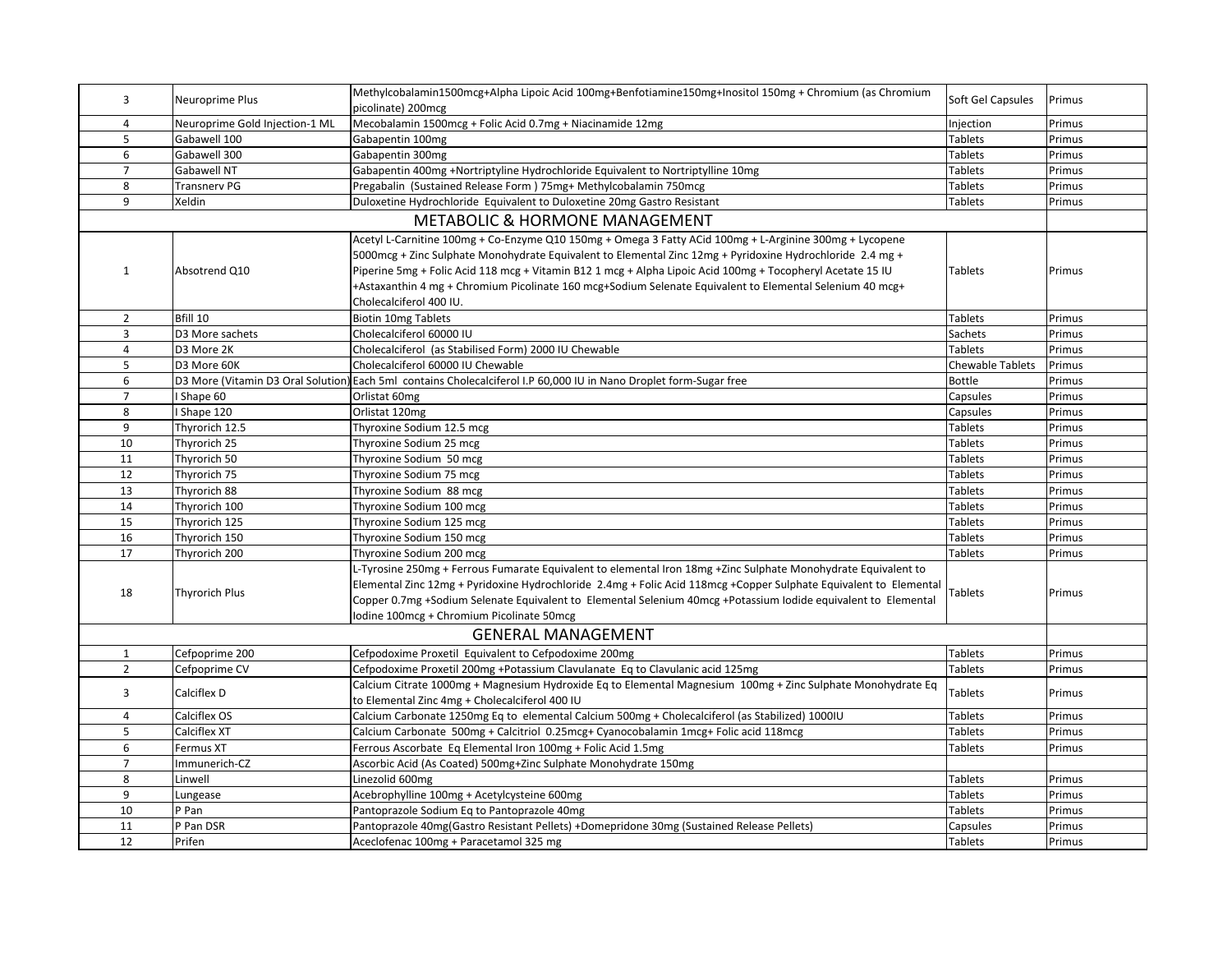| 13             | Primerich                      | Ascorbic Acid 40mg + Magnesium Oxide Eqvivalent to Elemental Magnesium 30mg+Niacinamide 18mg+Ferrous<br>Sulphate 15mg+Zinc Sulphate Equivalent to Elemental Zinc 12mg+Calcium Pantothenate 10mg+Lycopene 10% 5000<br>mcg+Pyridoxine Hydrochloride 2.4mg+Copper Sulphate Equivalent to Elemental Copper 1.7mg+Thiamine Mononitrate<br>1.7mg+Riboflavin 1.6mg+ Magnanese Sulphate Equivalent to Elemental Manganese 1.4mg+Retinol 2000 IU+Folic acid<br>118mcg+ Cholecalciferol 200IU+Cyanocobalamin 1mcg | Tablets             | Primus    |
|----------------|--------------------------------|---------------------------------------------------------------------------------------------------------------------------------------------------------------------------------------------------------------------------------------------------------------------------------------------------------------------------------------------------------------------------------------------------------------------------------------------------------------------------------------------------------|---------------------|-----------|
| 14             | Primerich CZS                  | Vitamin B6 3mg + Niacinamide 100mg + Vitamin B12 15mcg + Folic Acid 1500mcg + Chromium 31.1mcg + Selenium<br>100mcg + Zinc 22.5mg+Vitamin C 500mg                                                                                                                                                                                                                                                                                                                                                       | Tablets             | Primus    |
| 15             | Priof OZ                       | Ofloxacin 200mg+Ornidazole 500mg                                                                                                                                                                                                                                                                                                                                                                                                                                                                        | <b>Tablets</b>      | Primus    |
| 16             | Prirab D                       | Rabeprazole Sodium Eq to Rabeprazole 20mg as Gastro-Resistant Pellets + Domperidone 30mg (Sustained Release<br>Pellets)                                                                                                                                                                                                                                                                                                                                                                                 | Capsules            | Primus    |
| 17             | Prirab LS                      | Rabeprazole Sodium 20mg + Levosulpiride 75mg (Sustained Release Form)                                                                                                                                                                                                                                                                                                                                                                                                                                   | Tablets             | Primus    |
| 18             | Remicef 200                    | Cefixime Trihydrate Eq to anhydrous Cefixime 200mg Dispersible Dispersible                                                                                                                                                                                                                                                                                                                                                                                                                              | Dispersible Tablets | Primus    |
| 19             | <b>Remicef CV</b>              | Cefixime Trihydrate Eq to anhydrous Cefixime 200mg + Potassium Clavulanate Diluted Eq to Clavulanic acid 125mg                                                                                                                                                                                                                                                                                                                                                                                          | Tablets             | Primus    |
| 20             | Remicef O                      | Cefixime Trihydrate Eq to anhydrous Cefixime 200mg + Ofloxacin 200mg                                                                                                                                                                                                                                                                                                                                                                                                                                    | Tablets             | Primus    |
| 21             | Remiclav <sub>625</sub>        | Amoxycillin Trihydrate Eq to Amoxycillin 500mg + Potassium Clavulanate Diluted Eq to Clavulanic acid 125mg                                                                                                                                                                                                                                                                                                                                                                                              | Tablets             | Primus    |
| 22             | Stonmont LC                    | Montelukast Sodium Equivalent to Montelukast 10mg+ Levocetirizine Hydrochloride 5mg                                                                                                                                                                                                                                                                                                                                                                                                                     | Tablets             | Primus    |
| 23             | Vitacad                        | Pyridoxine Hydrochloride 3mg+Nicotinamide 100mg+Folic acid 1.5mg+Chromium Picolinate 250mcg+Vitamin B12<br>15mcg+Selenium 100mcg+Zinc Sulphate Monohydrate 61.8mg                                                                                                                                                                                                                                                                                                                                       | Tablets             | Primus    |
|                |                                | <b>NEUROCARE DIVISION</b>                                                                                                                                                                                                                                                                                                                                                                                                                                                                               |                     |           |
| 1              | Levisign 500                   | Levetiracetam 500mg                                                                                                                                                                                                                                                                                                                                                                                                                                                                                     | <b>Tablets</b>      | Neurocare |
| $\overline{2}$ | Pizalin                        | Alpha Glycerylphosphoryl Choline 250mg + Piracetam 800mg                                                                                                                                                                                                                                                                                                                                                                                                                                                | Tablets             | Neurocare |
|                |                                | Methylcobalamin 1500mcg+Folic Acid 1.5mg+Alpha Lipoic Acid 100 mg+Chromium Picolinate 200 mcg+ Inositol                                                                                                                                                                                                                                                                                                                                                                                                 |                     |           |
| 3              | Transnerv                      | 100mg+Benfotiamine 150mg +Selenium Dioxide 55mcg                                                                                                                                                                                                                                                                                                                                                                                                                                                        | Tablets             | Neurocare |
| 4              | TRANSNERV-D                    | Methylcobalamin 1500mcg+Alpha lipoic acid 100mg+ Pyridoxine Hydrochloride 3 mg+ Folic acid 1.5 mg+Vitamin D3<br>1000 I.U.                                                                                                                                                                                                                                                                                                                                                                               | Tablets             | Neurocare |
| 3              | Transnerve Gold Injection-1 ML | Mecobalamin 1500mcg + Folic Acid 0.7mg + Niacinamide 12mg                                                                                                                                                                                                                                                                                                                                                                                                                                               | Injection           | Neurocare |
| 5              | Transnerv Q10                  | L-Arginine 300mg+Co-Enzyme Q10 150 mg+acetyl L-Cartinine 100mg+Alpha Lipoic Acid 100mg+Omega 3 Fatty acid<br>100mg+ Zinc Sulphate Monohydrate Equivalent to Elemental Zinc 12mg+Tocopheryl acetate 15 IU+Astaxanthin (10%)<br>8mg+Lycopene (5%) 5000 mcg+piperine 5 mg+Pyridoxine Hydrochloride 2mg+chromium Picolinate 160mcg+ Folic acid<br>118 mcg+Sodium Selenate Equivalent to Elemental Selenium 40 mcg+Cholecalciferol 400 IU+Cyanocobalamin 1 mcg                                               | Tablets             | Neurocare |
| 6              | Gabiver 100                    | Gabapentin 100mg                                                                                                                                                                                                                                                                                                                                                                                                                                                                                        | <b>Tablets</b>      | Neurocare |
| $\overline{7}$ | Gabiver 300                    | Gabapentin 300mg                                                                                                                                                                                                                                                                                                                                                                                                                                                                                        | <b>Tablets</b>      | Neurocare |
| 8              | Gabiver NT                     | Gabapentin 400mg +Nortriptyline 10mg                                                                                                                                                                                                                                                                                                                                                                                                                                                                    | <b>Tablets</b>      | Neurocare |
| 9              | Gabiver-NT 100                 | Gabapentin 100mg + Nortriptyline Hydrochloride Eq to Nortriptyline 10mg                                                                                                                                                                                                                                                                                                                                                                                                                                 | <b>Tablets</b>      | Neurocare |
| 10             | Gabiver-M                      | Gabapentin 100 mg+ Methylcobalamin 500 mcg                                                                                                                                                                                                                                                                                                                                                                                                                                                              | <b>Tablets</b>      | Neurocare |
| 11             | Gabiver Gel                    | Gabapentin IP 6.00%w/w+ Lidocaine Hydrochloride IP 5.00%w/w+ Baclofen IP 2.00%w/w+ Methylparaben IP<br>0.10%w/w+ Propylparaben IP 0.05%w/w +Gel Base q.s.                                                                                                                                                                                                                                                                                                                                               | Gel                 | Neurocare |
| 12             | Glutthon-500                   | L-Glutiothoine 500 mg                                                                                                                                                                                                                                                                                                                                                                                                                                                                                   | Tablets             | Neurocare |
| 13             | Osilol Plus                    | Propranolol Hydrochloride 40mg( Sustained Release Pellets)+Flunarizine Dihydrochloride 10mg                                                                                                                                                                                                                                                                                                                                                                                                             | Tablets             | Neurocare |
| 14             | Junelin DX 50                  | Pregabalin 50mg + Duloxetene 20 mg                                                                                                                                                                                                                                                                                                                                                                                                                                                                      | Capsules            | Neurocare |
| 15             | Junelin M                      | Pregabalin 75mg + Methlycobalamin 1500mcg                                                                                                                                                                                                                                                                                                                                                                                                                                                               | Tablets             | Neurocare |
| 16             | Cayota K2-7                    | Calcitriol 0.25mcg+Calcium Carbonate 500mg+Magnesium Hydroxide Eq to Magnesium 50mg+Soy Isoflavones(40%)<br>50mg +Vitamin K2-7 45mcg                                                                                                                                                                                                                                                                                                                                                                    | Tablets             | Neurocare |
| 17             | Cayota D                       | Calcium as Calcium citrate 1000mg +Magnesium Hydroxide Equivalent to Elemental Magnesium 100mg + Zinc<br>Sulphate Monohydrate Equivalent to Elemental zinc 4 mg + cholecalciferol 200 IU Tablets                                                                                                                                                                                                                                                                                                        | Tablets             | Neurocare |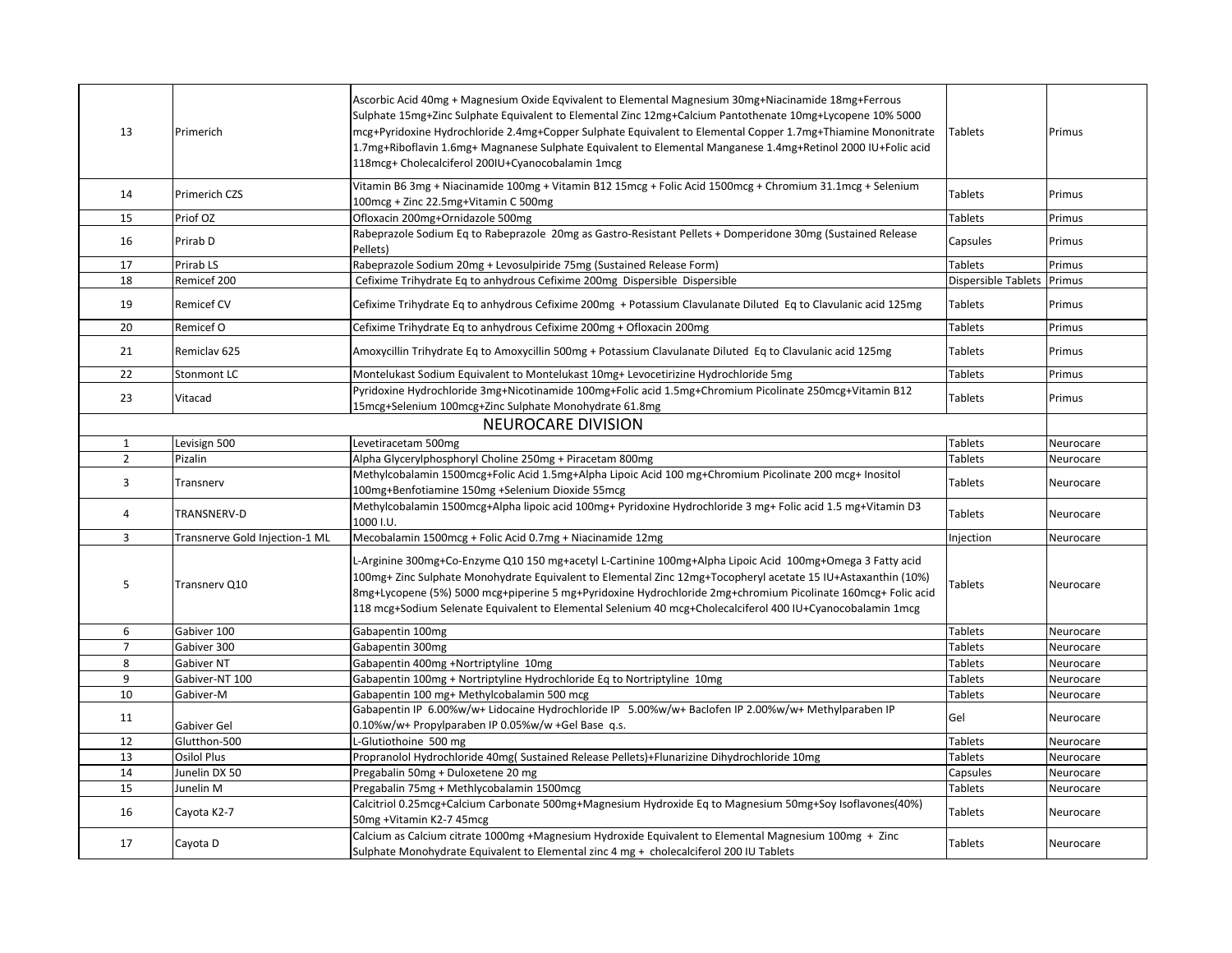| 18             | Regulas                      | Rabeprazole Sodium 20mg                                                                                         | <b>Tablets</b> | Neurocare |
|----------------|------------------------------|-----------------------------------------------------------------------------------------------------------------|----------------|-----------|
| 19             | Regulas D                    | Rebeprazole 20mg as enteric coated pellets +Domperidone 30mg as Sustained Release Pellets                       | <b>Tablets</b> | Neurocare |
| 20             | Taloz 10                     | Escitalopram Oxalate Eq to Escitalopram 10mg                                                                    | Tablets        | Neurocare |
| 21             | Tehit 40                     | Telmisartan 40mg                                                                                                | <b>Tablets</b> | Neurocare |
| 22             | Tehit H                      | Telmisartan 40mg + Hydrochlorothiazide 12.5mg                                                                   | Tablets        | Neurocare |
| 23             | Jacmod D                     | Diclofenac Potassium 50mg + Metaxalone 400mg                                                                    | <b>Tablets</b> | Neurocare |
| 24             | Flupiwell P                  | Flupirtine Maleate 100 mg+ Paracetamol 325 mg                                                                   | <b>Tablets</b> | Neurocare |
| 25             | <b>FYORR-TH</b>              | Aceclofenac 100mg+ Thiocolchicoside 4 mg                                                                        | <b>Tablets</b> | Neurocare |
|                |                              | Calcium D Pantothenate 10mg+Cholecalciferol 400IU+Chromium Picolinate 50 mcg+ Copper Sulphate Equivalent to     |                |           |
|                |                              | Eelemental Copper 2mg+ Folic acid 200 mcg+Grape Seed Extract 10 mg+Green Tea Extract 10mg+Lycopene 5000         |                |           |
|                |                              | mcg+cyanocobalamin 1mcg+Magnesium Hydrochloride Equivalent to Elemental Magnesium 30mg+Niacinamide              |                |           |
| 26             | Sandito Gold                 | 14mg+Potassium lodide Equivalent to Elemental lodine 150mcg+Pyridoxine Hydrochloride 2mg+Retinol                | <b>Tablets</b> | Neurocare |
|                |                              | 460mcg+Riboflavin 2.0mg+Sodium Borate Equivalent to Elemental Boron 50mcg+Sodium Selenate Equivalent to         |                |           |
|                |                              | Elemental Selenium 40mcg+Tocopheryl Acetate 10mg+Thiamine Mononitrate 1.5mg+ Zinc Sulphate Monohydrate          |                |           |
|                |                              | Equivalent to Elemental Zinc 14mg                                                                               |                |           |
|                |                              | <b>SUPRIM DIVISION</b>                                                                                          |                |           |
| $\mathbf{1}$   | Apyridine P                  | Flupirtine Maleate 100 mg+ Paracetamol 325 mg                                                                   | <b>Tablets</b> | Suprim    |
|                |                              | Alpha Lipoic Acid 100mcg+ Methylcobalamin 1500 mcg+ L-Methyl Folate 1000 mcg+Pregabalin 75 mg+ Pyridoxal 5      |                |           |
| $\overline{2}$ | Axonrich                     | phosphate 1.5 mg                                                                                                | Tablets        | Suprim    |
| 3              | Axonrich Gold Injection-1 ML | Mecobalamin 1500mcg + Folic Acid 0.7mg + Niacinamide 12mg                                                       | Injection      | Suprim    |
|                |                              | L-carnitine 500mg+Co-Enzyme Q 10 50mg+Vitamin K 27 50mcg+Astaxanthin 10% 8 mg+Zinc ascorbarte 5mg+              |                |           |
| 4              | Combifrnd Q10                | Magnesium Sulphate 50mg                                                                                         | Tablets        | Suprim    |
| 5              | Esotrend 20                  | Esomeprazole Magnesium Trihydrate Equivalent to Esomeprazole 20mg(Enetric Coated)                               | <b>Tablets</b> | Suprim    |
| 6              | Esotrend 40                  | Esomeprazole Magnesium Trihydrate Equivalent to Esomeprazole 40mg(Enetric Coated)                               | Tablets        | Suprim    |
| $\overline{7}$ | Esotrend D                   | Esomeprazole Magnesium Trihydrate Equivalent to Esomeprazole 40mg (Enetric Coated) +Domperidone 30mg            | Capsules       | Suprim    |
|                |                              | (Sustained Release Form)                                                                                        |                |           |
| 8              | <b>Esotrend LS</b>           | Esomeprazole Magnesium Trihydrate Equivalent to Esomeprazole 40mg (as Enteric coated Form) +Levosulpiride 75mg  | Capsules       | Suprim    |
|                |                              | (Sustained Release Form) Capsules                                                                               |                |           |
| 9              |                              | Clarithromycin 500mg+Esomeprazole Magnesium Trihydrate Equivalent to Esomeprazole 40mg+Amoxicillin Trihydrate   | Tablets        | Suprim    |
|                | Esotrend HP KIT              | Equivalent to Amoxicillin 750mg                                                                                 |                |           |
| 10             | Etoshift 60                  | Etoricoxib 60mg                                                                                                 | <b>Tablets</b> | Suprim    |
| 11             | Etoshift 90                  | Etoricoxib 90mg                                                                                                 | <b>Tablets</b> | Suprim    |
| 12             | Etoshift 120                 | Etoricoxib 120mg                                                                                                | <b>Tablets</b> | Suprim    |
| 13             | Etoshift MR                  | Etoricoxib 60mg+Thiocolchicoside 8mg                                                                            | <b>Tablets</b> | Suprim    |
| 14             | Frndcal M+                   | Calcium citrate Malate Eq to Elemental Calcium 250mg +Vitamin D3 400 IU+ Magnesium Hydroxide 100mg              | Tablets        | Suprim    |
|                |                              | Calcium carbonate 500 mg+Calcitriol 0.25 mg+ cyanocobalamin 1 mcg+Zinc Sulphate Monohydrate Equivalent to       |                |           |
| 15             | Frndcal K2 strong            | Elemental Zinc 7.5 mg+Vitamin K2-7 45 mcg + Magnesium Oxide 100 mg+L-Methylfolate calcium 200 mcg+              | Tablets        | Suprim    |
|                |                              | Cholecalciferol 400IU                                                                                           |                |           |
| 16             | Gaspunch                     | Activated Charcoal 250mg+Simethicone 80mg                                                                       | <b>Tablets</b> | Suprim    |
| 17             | Gaspunch OD                  | Activated Charcoal 400mg+Simethicone 80mg                                                                       | <b>Tablets</b> | Suprim    |
|                |                              |                                                                                                                 |                |           |
|                |                              | Calcium Carbonate Equivalent to Elemental Calcium 75 mg+ Copper Sulphate Equivalent to Elemental Copper 0.5mg+  |                |           |
|                |                              | Ferrous Fumarate Equivalent to Elemental Iron 17 mg+Magnesium Hydrochloride Equivalent to Elemental Magnesium 3 |                |           |
| 18             | Highday                      | mg+Manganese Chloride Equivalent ot Elemental Magnese 0.5 mg+Zinc Sulphate Monohydrate Equivalent to Elemental  | <b>Tablets</b> | Suprim    |
|                |                              | Zinc 5 mg+Folic acid 45 mcg+ Ginko Biloba 120 mg+Pottasium Iodide equivalent to Elemental Iodine 100 mcg+       |                |           |
|                |                              | Niacinamide 10 mg+Phosphorus Chloride Equivalent to Elemental Phosphorous 58 mg+Pottasium Chloride Equivalent   |                |           |
|                |                              | to Elemental Pottasium 2 mg+ Retinol 465 mcg+ Riboflavin 0.45 mg+ Pyridoxine Hydrochloride 0.45mg+Ascorbic Acid |                |           |
|                |                              | 24 mg+Cholecalciferol 2.35 mcg+ Tocopheryl Acetate 15 IU + Thiamine Mononitrate 0.95mg                          |                |           |